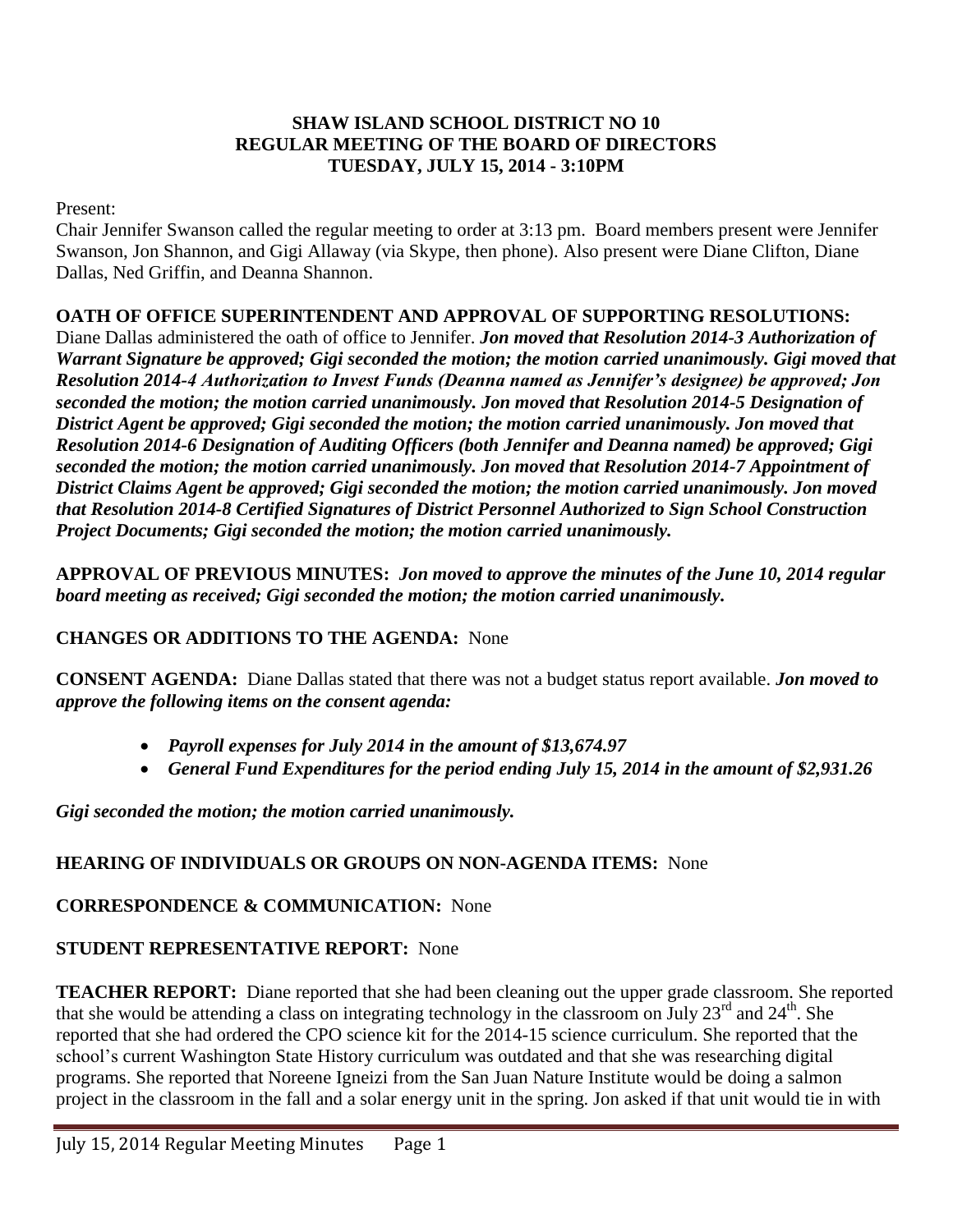the Solar Initiative; Diane confirmed that it would. Diane reported that she was working on a September field trip, possibly to Canoe Island.

# **LEGISLATIVE REPORT:** None

### **SUPERINTENDENT AND COMMITTEE REPORTS:**

- 1. **Superintendent***: Jennifer moved that the three committees, Physical Plant, Instructional Support, and Administration, discussed at the June 10, 2014 study session be established and that the board designate committee members consisting of at least one board member and the appropriate staff member or members; Gigi seconded the motion; the motion carried unanimously.*
- **2. Physical Plant:** Jon reported that Carl Schmidt, Three Tree Construction, had completed the concrete work on the front sidewalk and the sidewalk connecting the classrooms and that Carl was working on the fence replacement. Jon reported that Duke Roofing had committed to finish the roof by August 31, 2014 and that a representative of the company would be coming to the school that week to finalize material needs and set up. Jon reported that a solar array would be placed at the school through the Solar Initiative. A small south facing structure would be built. The school would be receiving forms concerning educational participation, a lead agency in the community for matching funds, and a community education component. Jon reported that upcoming capital improvements were to paint the school within the next 2 school years and to replace the flooring in the bathrooms. Jennifer noted that the upper grade classroom was also in need of painting.
- **3. Instruction Support:** Professional Development was discussed. *Jon moved to approve ½ day per month for professional development with dates to be determined by the Instructional Support Committee; Gigi seconded the motion; the motion carried unanimously.* Jennifer reported that the School Improvement Committee had met to discuss the requirements for a Highly Capable program. The Highly Capable program could be implemented in stages. She reported that she had met with staff to discuss how next year would look. Jennifer reported that she had contacted Diane Ball, Friday Harbor Elementary principal, who had agreed to conduct Diane Clifton's evaluations. She and Diane Ball had also discussed Shaw School teachers attending Friday Harbor Elementary professional development sessions.
- **4. Administration:** None

#### **PERSONNEL**

- 1. There was discussion of staffing needs in lieu of the enrollment increase. Given the additional students *Jon moved to have two full time teachers and one noon aide for the coming year; Gigi seconded the motion; the motion carried unanimously.*
- 2. The board reviewed the appointment process the for board vacancies. A date and time for interviews would be discussed at the August meeting.

# **BUDGET & FISCAL MATTERS**

1.The 2014-2015 Budget Hearing took place with no public present to testify*. Jon moved to approve Resolution 2014-2 adopting the 2014-2015 Budget. Gigi seconded the motion; the motion carried unanimously.* 

2. *Gigi moved to approve applying for a new credit card account for the school with two cards, one for Deanna Shannon and one for Diane Clifton with a \$5,000 limit on each card; Jon seconded the motion; the motion carried unanimously.*